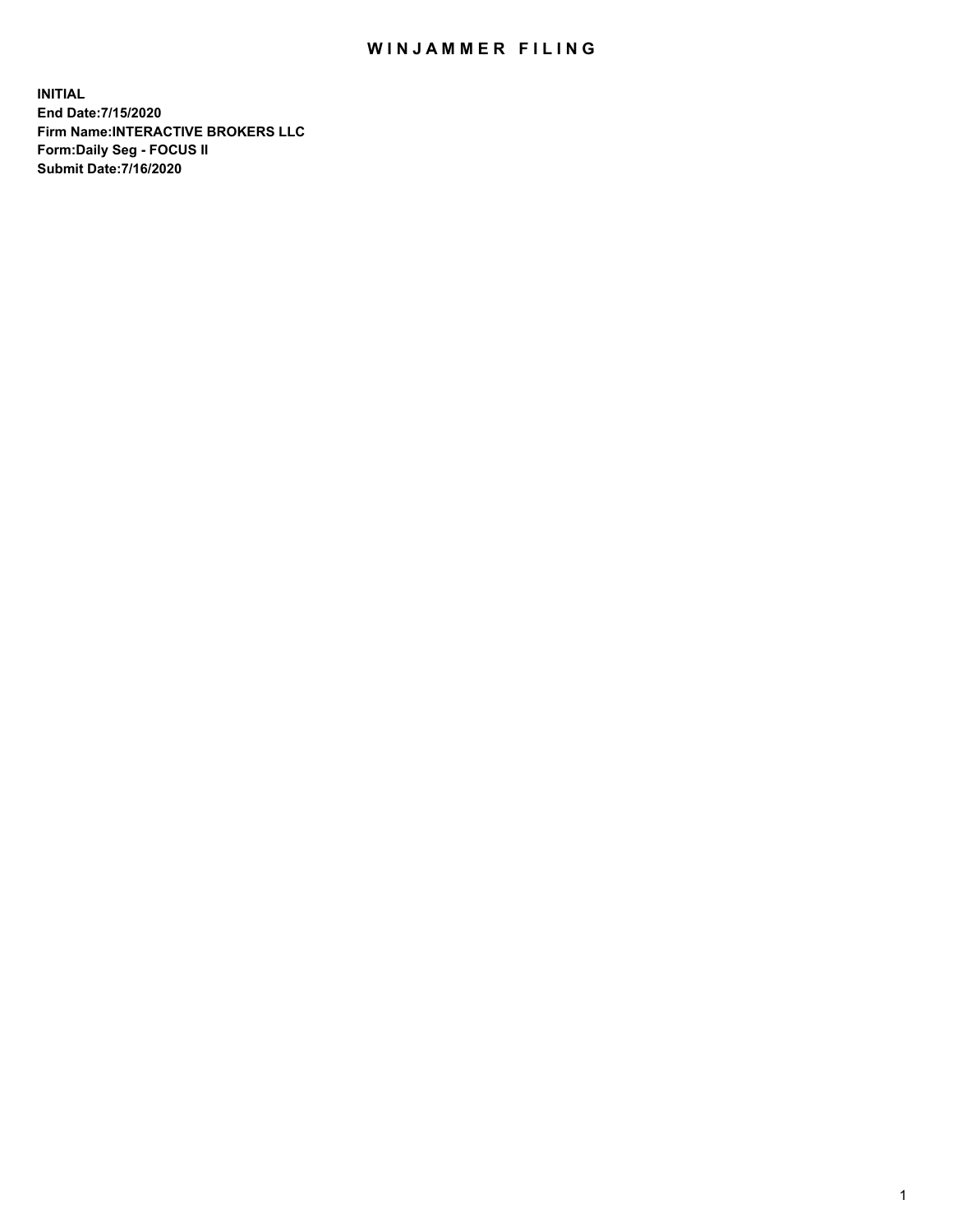**INITIAL End Date:7/15/2020 Firm Name:INTERACTIVE BROKERS LLC Form:Daily Seg - FOCUS II Submit Date:7/16/2020 Daily Segregation - Cover Page**

| Name of Company                                                                                                                                                                                                                                                                                                               | <b>INTERACTIVE BROKERS LLC</b>                                                                  |  |
|-------------------------------------------------------------------------------------------------------------------------------------------------------------------------------------------------------------------------------------------------------------------------------------------------------------------------------|-------------------------------------------------------------------------------------------------|--|
| <b>Contact Name</b>                                                                                                                                                                                                                                                                                                           | James Menicucci                                                                                 |  |
| <b>Contact Phone Number</b>                                                                                                                                                                                                                                                                                                   | 203-618-8085                                                                                    |  |
| <b>Contact Email Address</b>                                                                                                                                                                                                                                                                                                  | jmenicucci@interactivebrokers.c<br><u>om</u>                                                    |  |
| FCM's Customer Segregated Funds Residual Interest Target (choose one):<br>a. Minimum dollar amount: ; or<br>b. Minimum percentage of customer segregated funds required:% ; or<br>c. Dollar amount range between: and; or<br>d. Percentage range of customer segregated funds required between:% and%.                        | $\overline{\mathbf{0}}$<br>$\overline{\mathbf{0}}$<br>155,000,000 245,000,000<br>0 <sub>0</sub> |  |
| FCM's Customer Secured Amount Funds Residual Interest Target (choose one):<br>a. Minimum dollar amount: ; or<br>b. Minimum percentage of customer secured funds required:%; or<br>c. Dollar amount range between: and; or<br>d. Percentage range of customer secured funds required between:% and%.                           | $\overline{\mathbf{0}}$<br>$\overline{\mathbf{0}}$<br>80,000,000 120,000,000<br>0 <sub>0</sub>  |  |
| FCM's Cleared Swaps Customer Collateral Residual Interest Target (choose one):<br>a. Minimum dollar amount: ; or<br>b. Minimum percentage of cleared swaps customer collateral required:%; or<br>c. Dollar amount range between: and; or<br>d. Percentage range of cleared swaps customer collateral required between:% and%. | $\overline{\mathbf{0}}$<br>$\overline{\mathbf{0}}$<br>0 <sub>0</sub><br>0 <sub>0</sub>          |  |

Attach supporting documents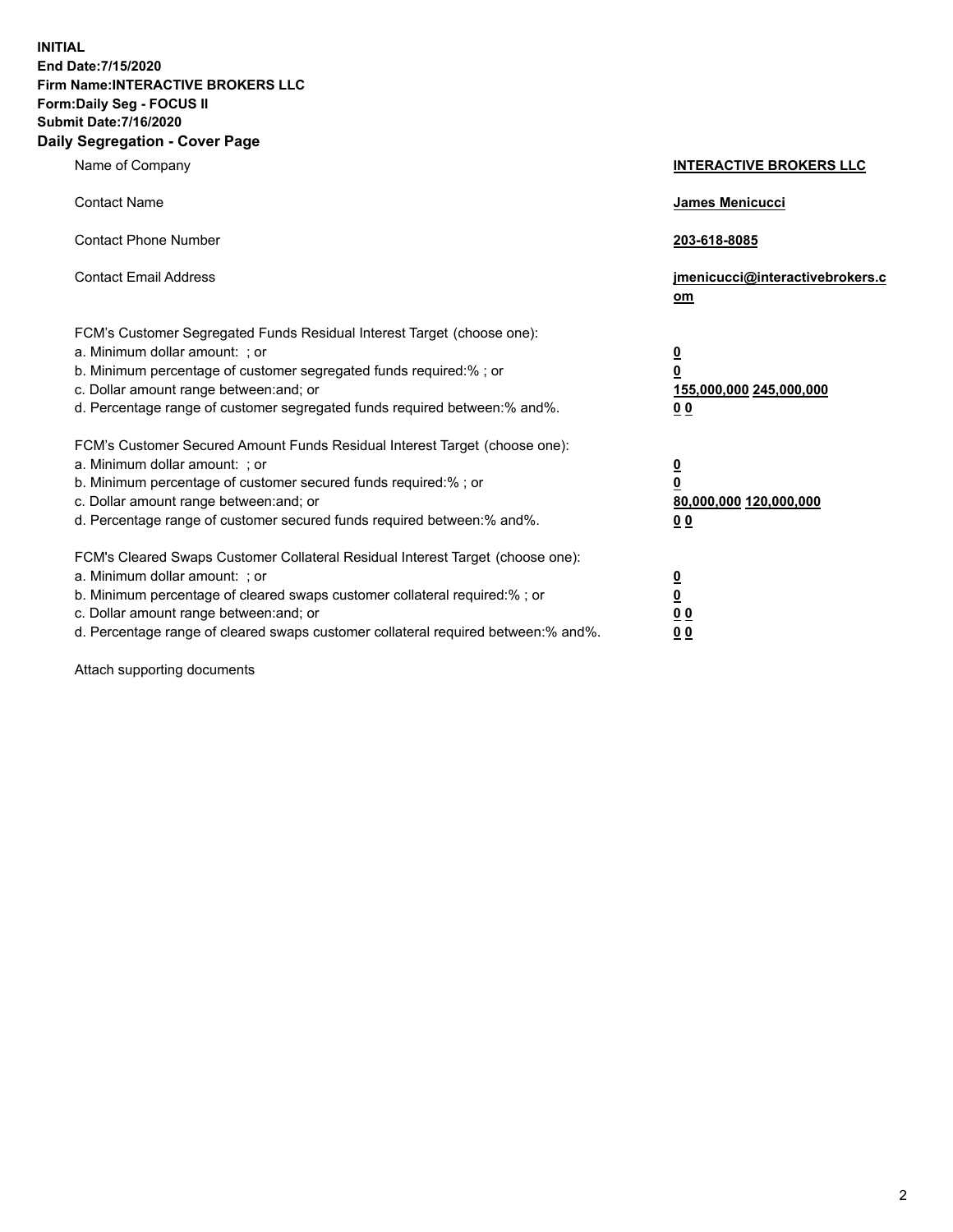**INITIAL End Date:7/15/2020 Firm Name:INTERACTIVE BROKERS LLC Form:Daily Seg - FOCUS II Submit Date:7/16/2020 Daily Segregation - Secured Amounts**

## Foreign Futures and Foreign Options Secured Amounts Amount required to be set aside pursuant to law, rule or regulation of a foreign government or a rule of a self-regulatory organization authorized thereunder **0** [7305] 1. Net ledger balance - Foreign Futures and Foreign Option Trading - All Customers A. Cash **610,368,234** [7315] B. Securities (at market) **0** [7317] 2. Net unrealized profit (loss) in open futures contracts traded on a foreign board of trade **868,914** [7325] 3. Exchange traded options a. Market value of open option contracts purchased on a foreign board of trade **3,047,070** [7335] b. Market value of open contracts granted (sold) on a foreign board of trade **-1,566,199** [7337] 4. Net equity (deficit) (add lines 1. 2. and 3.) **612,718,019** [7345] 5. Account liquidating to a deficit and account with a debit balances - gross amount **4,991** [7351] Less: amount offset by customer owned securities **0** [7352] **4,991** [7354] 6. Amount required to be set aside as the secured amount - Net Liquidating Equity Method (add lines 4 and 5) **612,723,010** [7355] 7. Greater of amount required to be set aside pursuant to foreign jurisdiction (above) or line 6. **612,723,010** [7360] FUNDS DEPOSITED IN SEPARATE REGULATION 30.7 ACCOUNTS 1. Cash in banks A. Banks located in the United States **97,493,978** [7500] B. Other banks qualified under Regulation 30.7 **0** [7520] **97,493,978** [7530] 2. Securities A. In safekeeping with banks located in the United States **479,922,000** [7540] B. In safekeeping with other banks qualified under Regulation 30.7 **0** [7560] **479,922,000** [7570] 3. Equities with registered futures commission merchants A. Cash **0** [7580] B. Securities **0** [7590] C. Unrealized gain (loss) on open futures contracts **0** [7600] D. Value of long option contracts **0** [7610] E. Value of short option contracts **0** [7615] **0** [7620] 4. Amounts held by clearing organizations of foreign boards of trade A. Cash **0** [7640] B. Securities **0** [7650] C. Amount due to (from) clearing organization - daily variation **0** [7660] D. Value of long option contracts **0** [7670] E. Value of short option contracts **0** [7675] **0** [7680] 5. Amounts held by members of foreign boards of trade A. Cash **151,364,218** [7700] B. Securities **0** [7710] C. Unrealized gain (loss) on open futures contracts **1,354,092** [7720] D. Value of long option contracts **3,047,070** [7730] E. Value of short option contracts **-1,566,199** [7735] **154,199,181** [7740] 6. Amounts with other depositories designated by a foreign board of trade **0** [7760] 7. Segregated funds on hand **0** [7765] 8. Total funds in separate section 30.7 accounts **731,615,159** [7770] 9. Excess (deficiency) Set Aside for Secured Amount (subtract line 7 Secured Statement Page 1 from Line 8) **118,892,149** [7380] 10. Management Target Amount for Excess funds in separate section 30.7 accounts **80,000,000** [7780] 11. Excess (deficiency) funds in separate 30.7 accounts over (under) Management Target **38,892,149** [7785]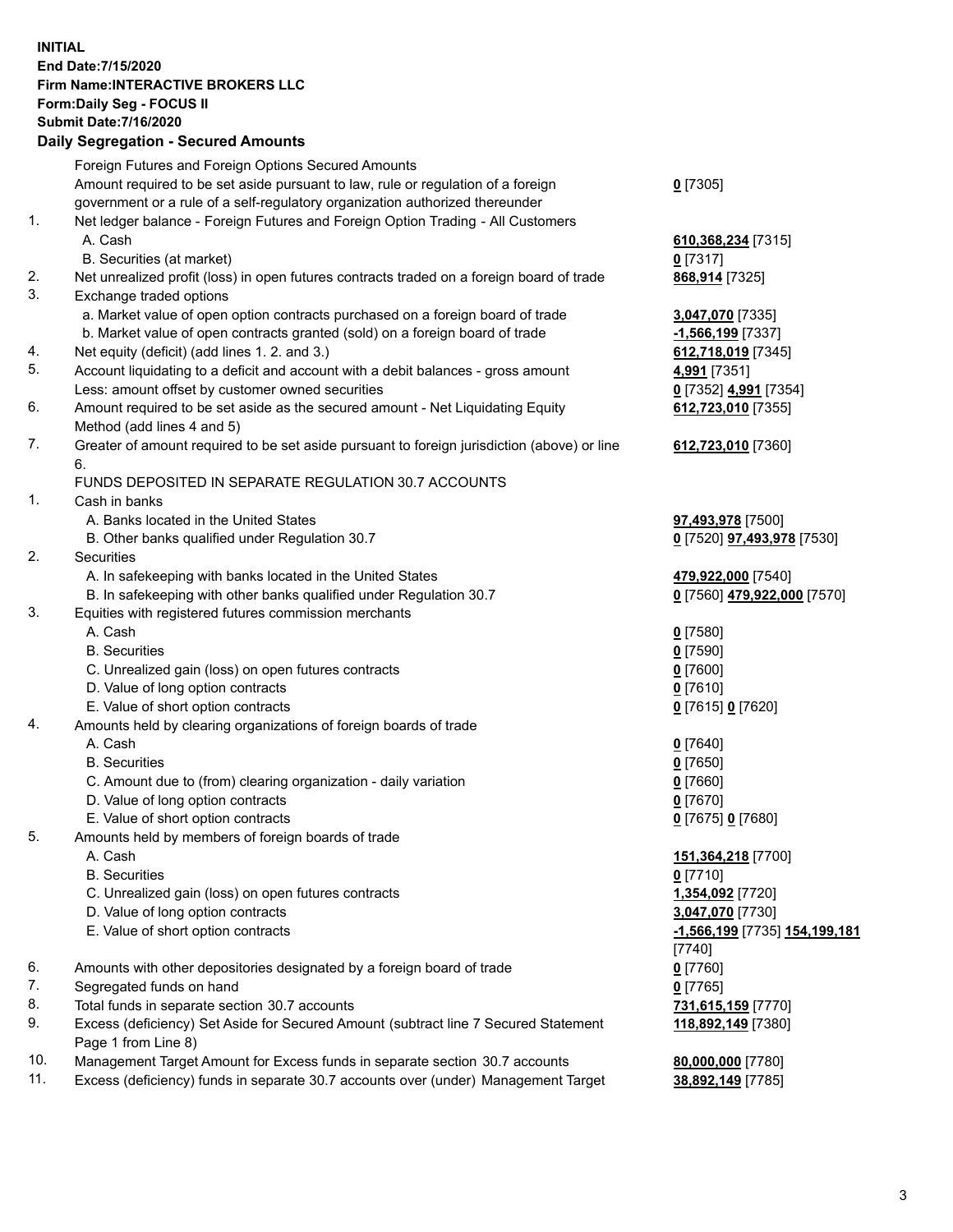**INITIAL End Date:7/15/2020 Firm Name:INTERACTIVE BROKERS LLC Form:Daily Seg - FOCUS II Submit Date:7/16/2020 Daily Segregation - Segregation Statement** SEGREGATION REQUIREMENTS(Section 4d(2) of the CEAct) 1. Net ledger balance A. Cash **5,244,125,597** [7010] B. Securities (at market) **0** [7020] 2. Net unrealized profit (loss) in open futures contracts traded on a contract market **59,803,161** [7030] 3. Exchange traded options A. Add market value of open option contracts purchased on a contract market **270,398,726** [7032] B. Deduct market value of open option contracts granted (sold) on a contract market **-223,977,592** [7033] 4. Net equity (deficit) (add lines 1, 2 and 3) **5,350,349,892** [7040] 5. Accounts liquidating to a deficit and accounts with debit balances - gross amount **6,216,748** [7045] Less: amount offset by customer securities **0** [7047] **6,216,748** [7050] 6. Amount required to be segregated (add lines 4 and 5) **5,356,566,640** [7060] FUNDS IN SEGREGATED ACCOUNTS 7. Deposited in segregated funds bank accounts A. Cash **1,324,227,917** [7070] B. Securities representing investments of customers' funds (at market) **2,297,650,260** [7080] C. Securities held for particular customers or option customers in lieu of cash (at market) **0** [7090] 8. Margins on deposit with derivatives clearing organizations of contract markets A. Cash **11,497,580** [7100] B. Securities representing investments of customers' funds (at market) **1,893,980,923** [7110] C. Securities held for particular customers or option customers in lieu of cash (at market) **0** [7120] 9. Net settlement from (to) derivatives clearing organizations of contract markets **-16,108,934** [7130] 10. Exchange traded options A. Value of open long option contracts **270,259,778** [7132] B. Value of open short option contracts **-223,935,305** [7133] 11. Net equities with other FCMs A. Net liquidating equity **0** [7140] B. Securities representing investments of customers' funds (at market) **0** [7160] C. Securities held for particular customers or option customers in lieu of cash (at market) **0** [7170] 12. Segregated funds on hand **0** [7150] 13. Total amount in segregation (add lines 7 through 12) **5,557,572,219** [7180] 14. Excess (deficiency) funds in segregation (subtract line 6 from line 13) **201,005,579** [7190] 15. Management Target Amount for Excess funds in segregation **155,000,000** [7194] 16. Excess (deficiency) funds in segregation over (under) Management Target Amount **46,005,579** [7198]

Excess